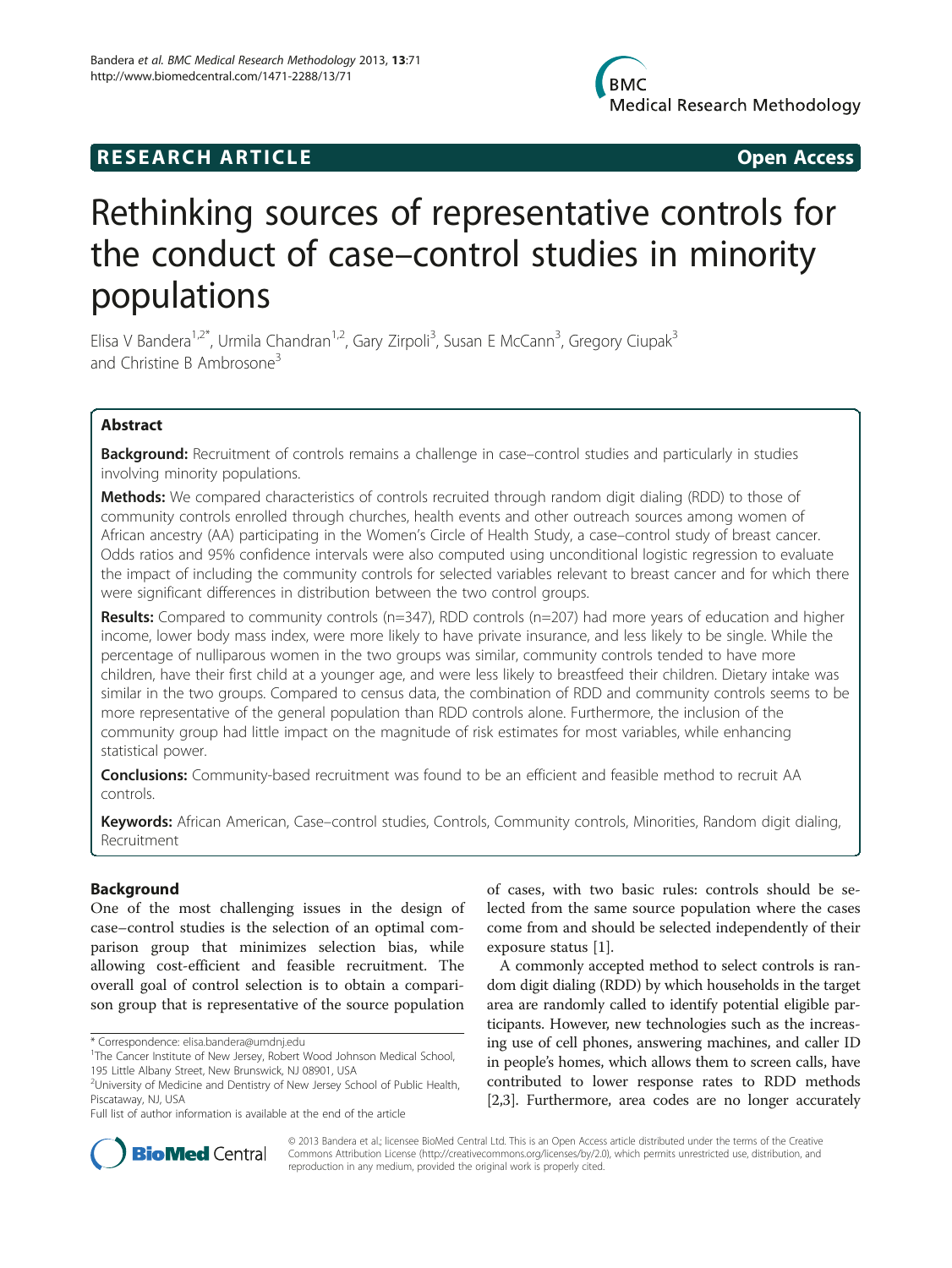representing area of residence [\[1](#page-7-0)]. Therefore, we can no longer assume that the use of RDD for control identification results in a random sample of the general population or that it will avoid selection bias in case–control studies. In fact, studies have shown that the use of RDD leads to lower participation rates [\[4-6](#page-7-0)] and that participants recruited through RDD tend to be more educated than the general population [\[4,7,8](#page-7-0)].

Despite well-documented health disparities for African Americans, their recruitment into research studies has been traditionally challenging [\[9\]](#page-7-0). Moorman et al. [[10](#page-7-0)] encouraged the sharing of successes and pitfalls in recruiting attempts among epidemiologists to improve recruiting and perhaps to help develop alternative methods of selecting controls. In this manuscript, we describe our experience recruiting community controls and the methods used. We also compare characteristics of community controls to those identified through RDD, and discuss potential selection bias and representativeness of the two populations.

## Methods

## Study population

The Women's Circle of Health Study (WCHS) is a multisite case–control study in New York City (NYC) and New Jersey (NJ) aiming to evaluate risk factors for early and aggressive breast cancer in women of African (AA) and European (EA) ancestry. The study design was described in detail elsewhere [[11](#page-7-0)]. In brief, cases were AA and EA women with primary, histologically confirmed invasive breast cancer or ductal carcinoma in situ, ages 20–75 years. Controls were frequency matched on age and race. Both cases and controls had to be able to understand and read English and had no previous history of cancer other than non-melanoma skin cancer.

Recruitment in NYC took place between January 2002 and December 2008 and involved hospital-based ascertainment of cases, while controls were identified through RDD, frequency matching to telephone prefixes of cases. The sampling frame was designed so that cells categorized by age were filled in similar proportions to those of the cases. Recruitment at the NJ site started in March 2006 and is ongoing. Phase I of the study (WCHS) ended in April 2012 and covered seven counties in NJ (Bergen, Essex, Hudson, Mercer, Middlesex, Passaic, and Union), but additional funding allowed us to extend the study recruitment (Phase II: WCHS2) and to include two additional counties for a total of nine counties. Analysis presented here includes only WCHS AA participants from the NJ site (recruited from March 2006 to December 2012), as community-based recruitment was not conducted in NYC or in EA participants. Cases in NJ were identified from 2006 to 2012 by the NJ State Cancer Registry using rapid case ascertainment. Controls were initially recruited though RDD (2006 to 2010) and

later through community-based efforts (2009–2012) as described in more detail below. The protocol, informed consent and all study materials were approved by the Institutional Review Boards at the University of Medicine and Dentistry of New Jersey, Mount Sinai School of Medicine, and Roswell Park Cancer Institute.

#### Recruitment of RDD controls

We contracted with a commercial firm to identify controls in the target areas using RDD, frequency matched to the cases by age group and race. Potentially eligible controls were then contacted by study staff to confirm eligibility and schedule an interview. However, particularly for AA women, we found that the phone numbers provided were often not useful (e.g., disconnected or wrong numbers) and many potential participants were unreachable after many attempts. Furthermore, we found RDD to be quite expensive considering the yield of controls. For example, for the period 3/1/09 – 3/31/10, \$205,832 was paid to the commercial firm, during which 389 controls were enrolled; that comes to \$529 in recruitment costs for each RDD control enrolled. Therefore, based on the high cost of RDD and the few controls that were being recruited, we began to consider other options. Because communitybased recruitment appeared to be a successful recruiting mechanism, and the dwindling funds to conduct the study, we discontinued use of RDD for identification of controls in 2010.

#### Recruitment of community controls

During the time that we were experiencing difficulties with RDD recruitment, we were receiving calls from women interested in participating in the study, as well as AA breast cancer advocates who wanted to help us recruit women for this research. Thus, we began to explore community-based recruitment in November 2009. Working closely with community representatives, AA breast cancer advocates, AA churches, senior citizen centers and cancer-related agencies (e.g., American Cancer Society), as well as breast cancer support programs, we promoted the study in the seven counties in NJ. We also sent study flyers to health providers for posting where our cases were being diagnosed (e.g., screening facilities) and also distributed flyers at numerous health fairs and cancer-related events.

Our most successful effort was recruitment through AA churches, based on the interest of the congregations. For example, in many instances, several churches in New Jersey that knew about the study approached us to invite us to present and have a recruitment event at their site. This approach was sustainable, as we received subsequent invitations, as well as continued contact from additional women who had heard about the study after each recruiting event. Our recruitment coordinator, who is a member of the AA community in NJ, reached out to churches in the different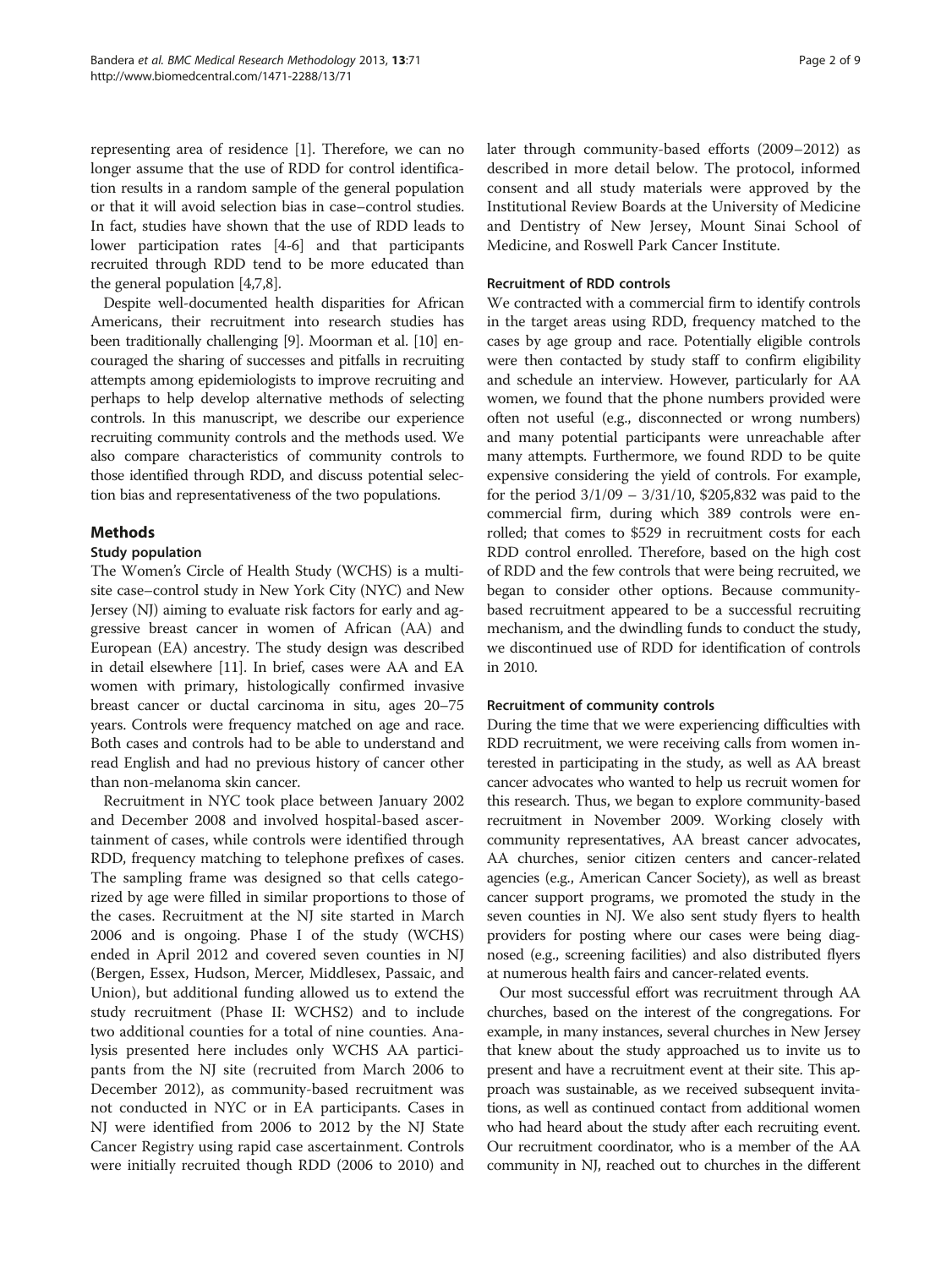counties. Some of these churches have large memberships covering wide geographical areas. In these churches, we were usually invited to give a presentation about breast cancer and to introduce the study. After the presentation, study staff collected names and contact information of potential participants, who were called later to confirm eligibility and schedule an interview. Often, several days after the visit to the church took place, we continued to receive phone calls from women who had heard about the study from other women who attended the event and were interested in participating. We also partnered with the American Cancer Society, NJ chapter, which provided educational materials for breast cancer prevention that we handed out at these recruiting events, as well as with The Cancer Institute of New Jersey's Office of Community Outreach, whose staff presented information about the study at various venues and represented the study at many cancer-related events. To this date, we continue to be invited back to many of these recruiting events, confirming successful partnerships with these community leaders.

Overall, the major recruitment sources have been social networks such as family, friends, and co-workers (33%), churches (20%), and health-related groups such as the American Cancer Society, clinics, wellness groups, etc. (~19%). Many controls in the 'social networks' category were actually indirectly recruited through the church events (e.g., it was common for friends and family members who heard about the study at a church event to refer other women to the study).

### Data collection

Standardized interviewer training and data collection methods were used for all participants. Data for the case–control study were collected through an in-person home interview during which questionnaires were administered and body measurements and a saliva sample were obtained. A self-administered food frequency questionnaire (FFQ), the Fred Hutchinson Cancer Research Center GSEL version, was also completed by the participant during the home visit with assistance from the interviewer as needed. After completing the interview, participants were given a \$50 gift card.

#### Statistical methods

As noted earlier, because community-based recruitment was not conducted in the NYC site or for Caucasian women, the analyses presented here are limited to AA controls in the NJ counties, including 347 community controls and 207 RDD controls. Distributions by selected socio-demographic characteristics and known or suspected risk factors for breast cancer risk were compared between community controls and RDD controls using the Chi-square test.

Eight community controls and one RDD control did not complete the FFQ and, therefore, were excluded from the analysis comparing food and nutrient intakes. Medians and means and standard deviations were computed for total calories, major nutrients and food groups in the two control groups, and distributions compared using nonparametric methods, specifically the Wilcoxon rank sum test, to calculate  $P$  values.

We also compared the two populations of controls to the general population by using census data. Education, marital status, and income distributions in AA women in NJ were obtained from the 2009–2011 American Community Survey (ACS) 3-year estimates provided by the US Census Bureau [[12\]](#page-7-0). The ACS is a nationwide, ongoing survey that collects data on population characteristics and housing, similar to the Census, but every year, instead of every ten years, to provide inter-censal estimates of the population for the country, states, and counties [\[13](#page-7-0)]. Each month, the ACS is administered to a sample of housing unit addresses. ACS 3-year estimates involve 36 months of collected data, are generally provided for areas with a population of 20,000+, are considered more precise than 1-year estimates, and involve a larger sample size [[14\]](#page-7-0). Response rates for ACS in NJ have remained over 93% in the past decade [[15](#page-8-0)]. Since community control recruitment in our study began in 2009, the ACS 3-year estimates from 2009–2011 provide a good source of reference. Because the ACS and our study used different income categories, especially for higher incomes, we were only able to compare distributions for common income groups. Obesity prevalence was compared with 2009–2010 National Health and Nutrition Examination Survey (NHANES) rates [\[16](#page-8-0)].

Finally, to evaluate the impact of including the community controls, we compared the magnitude of the odds ratios including and excluding the community control group for selected variables relevant to breast cancer and for which there were significant differences in distribution between the two control groups. Odds ratios and 95% confidence intervals were computed using unconditional logistic regression and were adjusted for age and education. SAS version 9.2 (SAS Institute, Cary NC) was used for analysis.

#### Results

The distributions of selected socio-demographic characteristics and known or suspected breast cancer risk factors for community and RDD controls are shown in Table [1.](#page-3-0) As expected, community controls were, on average, less educated, had lower income, more likely to be single, and have Medicaid or Medicare as a form of insurance than RDD controls. They were also slightly more likely to be uninsured, but the number of women without health insurance was small in both groups. Community controls were more likely to be obese, defined as a body mass index (BMI) greater than 30 kg/m<sup>2</sup>;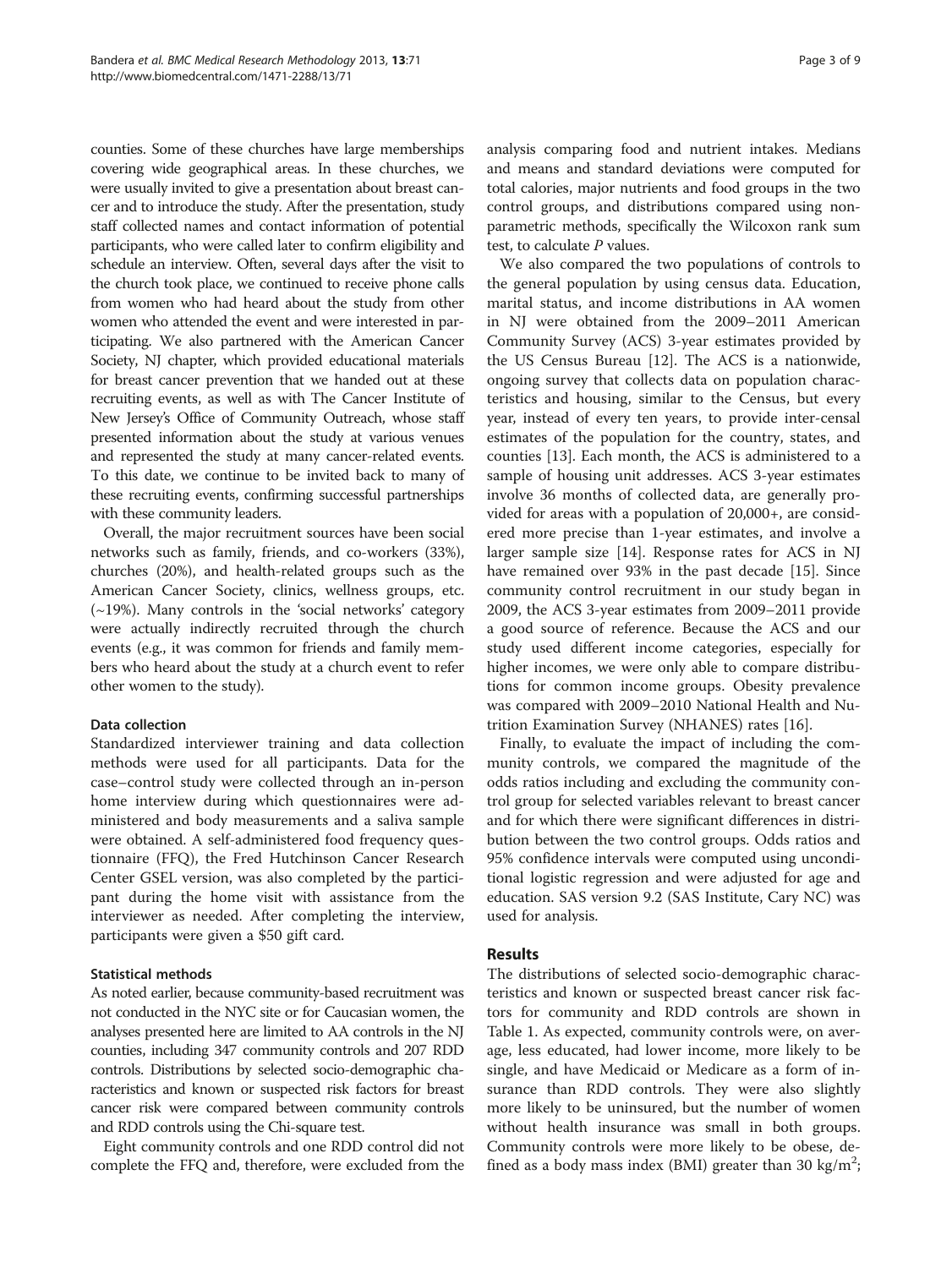## <span id="page-3-0"></span>Table 1 Selected characteristics of 554 African American community and RDD controls participating in the Women's Circle of Health Study, New Jersey, 2006-2012

|                                                        | Community<br>(n=347) |      | <b>RDD</b><br>$(n=207)$ |      |                         |
|--------------------------------------------------------|----------------------|------|-------------------------|------|-------------------------|
|                                                        | n                    | %    | n                       | %    | Ρ<br>value <sup>1</sup> |
| Age at interview (years)                               |                      |      |                         |      | 0.32                    |
| $<$ 30                                                 | 7                    | 2.0  | 5                       | 2.4  |                         |
| 30-39                                                  | 62                   | 17.9 | 44                      | 21.3 |                         |
| 40-49                                                  | 110                  | 31.7 | 66                      | 31.9 |                         |
| 50-59                                                  | 103                  | 29.7 | 67                      | 32.4 |                         |
| $60+$                                                  | 65                   | 18.7 | 25                      | 12.1 |                         |
| Country of origin                                      |                      |      |                         |      | 0.04                    |
| <b>United States</b>                                   | 312                  | 89.9 | 174                     | 84.1 |                         |
| Caribbean countries                                    | 28                   | 8.1  | 21                      | 10.1 |                         |
| Other                                                  | 7                    | 2.0  | 12                      | 5.8  |                         |
| <b>Marital status</b>                                  |                      |      |                         |      | $<$ 0.05                |
| Married or living as married                           | 107                  | 30.9 | 99                      | 47.8 |                         |
| Widowed                                                | 29                   | 8.4  | 8                       | 3.9  |                         |
| Separated, divorced, or no<br>longer living as married | 63                   | 18.2 | 38                      | 18.4 |                         |
| Single, never married or never<br>lived as married     | 147                  | 42.5 | 62                      | 30.0 |                         |
| Highest grade of school completed                      |                      |      |                         |      | < 0.05                  |
| Less than 12 <sup>th</sup> grade                       | 60                   | 17.3 | 17                      | 8.2  |                         |
| High school graduate or<br>equivalent                  | 96                   | 27.7 | 56                      | 27.1 |                         |
| Some college                                           | 98                   | 28.2 | 54                      | 26.1 |                         |
| College graduate                                       | 57                   | 16.4 | 53                      | 25.6 |                         |
| Post-graduate degree                                   | 36                   | 10.4 | 27                      | 13.0 |                         |
| Health insurance (multiple choices<br>possible)        |                      |      |                         |      |                         |
| Medicaid                                               | 90                   | 25.9 | 34                      | 16.4 | $<$ 0.05                |
| Medicare                                               | 55                   | 15.9 | 16                      | 7.7  | $<$ 0.05                |
| Employer-provided insurance                            | 167                  | 48.1 | 133                     | 64.3 | < 0.05                  |
| Pay for insurance out of pocket                        | 11                   | 3.2  | 6                       | 2.9  | 0.86                    |
| I do not have health insurance                         | 26                   | 7.5  | 10                      | 4.8  | 0.22                    |
| Other                                                  | 36                   | 10.4 | 20                      | 9.7  | 0.79                    |
| <b>Annual income</b>                                   |                      |      |                         |      | $<$ 0.05                |
| Less than \$15,000                                     | 89                   | 26.5 | 25                      | 12.9 |                         |
| \$15,000-19,999                                        | 25                   | 7.4  | 14                      | 7.2  |                         |
| \$20,000-24,999                                        | 26                   | 7.7  | 9                       | 4.6  |                         |
| \$25,000-34,999                                        | 31                   | 9.2  | 19                      | 9.8  |                         |
| \$35,000-49,999                                        | 46                   | 13.7 | 36                      | 18.6 |                         |
| \$50,000-69,999                                        | 44                   | 13.1 | 31                      | 16.0 |                         |
| \$70,000-89,999                                        | 31                   | 9.2  | 20                      | 10.3 |                         |
| \$90,000 or more                                       | 44                   | 13.1 | 40                      | 20.6 |                         |

## Table 1 Selected characteristics of 554 African American community and RDD controls participating in the Women's Circle of Health Study, New Jersey, 2006-2012 (Continued)

| Body Mass Index (kg/m <sup>2</sup> ) –<br>Premenopausal  |     |      |     |          | < 0.05 |
|----------------------------------------------------------|-----|------|-----|----------|--------|
| < 25                                                     | 37  | 19.3 | 33  | 27.7     |        |
| $25 - 29$                                                | 51  | 26.6 | 39  | 32.8     |        |
| $30+$                                                    | 104 | 54.2 | 47  | 39.5     |        |
| Body Mass Index (kg/m <sup>2</sup> ) –<br>Postmenopausal |     |      |     |          | 0.21   |
| < 25                                                     | 15  | 9.7  | 14  | 15.9     |        |
| $25 - 29$                                                | 43  | 27.7 | 28  | 31.8     |        |
| $30+$                                                    | 97  | 62.6 | 46  | 52.3     |        |
| Age at menarche (years)                                  |     |      |     |          | 0.38   |
| < 11                                                     | 36  | 10.4 | 27  | 13.0     |        |
| $11 - 12$                                                | 61  | 17.6 | 30  | 14.5     |        |
| $12 - 13$                                                | 97  | 28.0 | 48  | 23.2     |        |
| $13 - 14$                                                | 69  | 19.9 | 41  | 19.8     |        |
| $14 +$                                                   | 83  | 24.0 | 61  | 29.5     |        |
| Parity (live births)                                     |     |      |     |          | < 0.01 |
| 0                                                        | 47  | 13.5 | 31  | 15       |        |
| $1 - 2$                                                  | 162 | 46.7 | 122 | 58.9     |        |
| $3 - 4$                                                  | 101 | 29.1 | 48  | 23.2     |        |
| $\geq 5$                                                 | 37  | 10.7 | 6   | 2.9      |        |
| Age at first birth (years)                               |     |      |     |          | < 0.05 |
| $\leq 19$                                                | 138 | 46.2 | 61  | 34.7     |        |
| $20 - 24$                                                | 83  | 27.8 | 49  | 27.8     |        |
| $25 - 30$                                                | 42  | 14.1 | 32  | 18.2     |        |
| $\geq$ 31                                                | 36  | 12   | 34  | 19.3     |        |
| <b>Breastfeeding</b>                                     |     |      |     |          | < 0.05 |
| Nulliparous                                              | 47  | 13.5 | 31  | 15.0     |        |
| No                                                       | 180 | 51.9 | 84  | 40.6     |        |
| Yes                                                      | 120 | 34.6 | 92  | 44.4     |        |
| Age at menopause (years)                                 |     |      |     |          | 0.63   |
| Premenopausal                                            | 192 | 55.7 |     | 119 57.5 |        |
| $\leq 44$                                                | 25  | 7.2  | 12  | 5.8      |        |
| 45-49                                                    | 45  | 13.0 | 21  | 10.1     |        |
| $50 +$                                                   | 83  | 24.1 | 55  | 26.6     |        |
| Ever have hormone replacement<br>therapy? <sup>2</sup>   |     |      |     |          | 0.30   |
| Yes                                                      | 25  | 16.2 | 19  | 21.6     |        |
| No                                                       | 129 | 83.8 | 69  | 78.4     |        |
| Ever have a screening<br>mammogram? <sup>3</sup>         |     |      |     |          | 0.27   |
| Yes                                                      | 252 | 90.6 | 148 | 93.7     |        |
| No                                                       | 26  | 9.4  | 10  | 6.3      |        |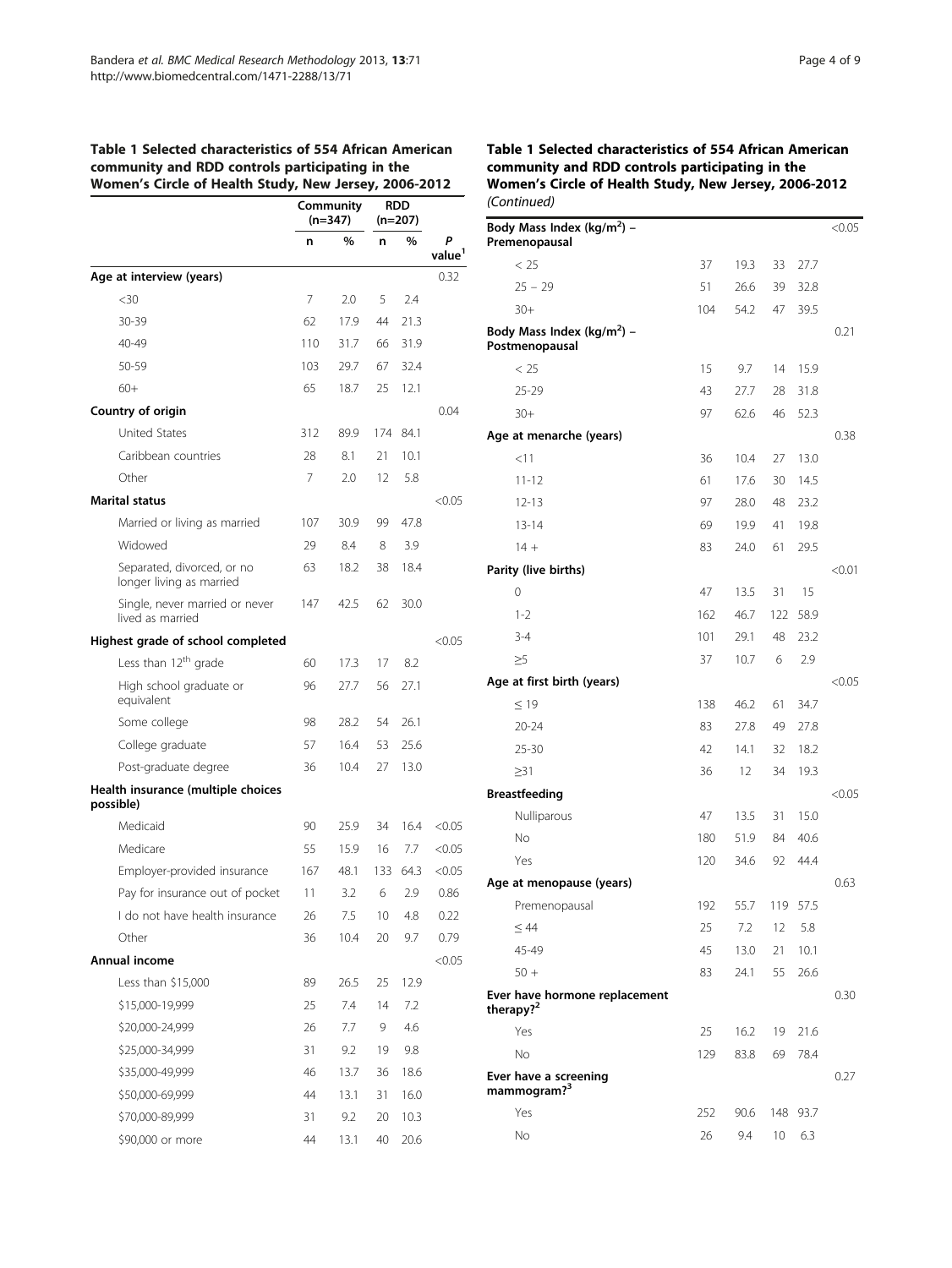### Table 1 Selected characteristics of 554 African American community and RDD controls participating in the Women's Circle of Health Study, New Jersey, 2006-2012 (Continued)

| History of benign breast disease |     |                   |          | በ 99 |
|----------------------------------|-----|-------------------|----------|------|
| Yes                              |     | 77 22.2 46 22.2   |          |      |
| No                               |     | 270 77.8 161 77.8 |          |      |
| Family history of breast cancer? |     |                   |          | 0.20 |
| Yes                              |     | 39 11.2 31 15.0   |          |      |
| Nο                               | 308 | 88.8              | 176 85.0 |      |

<sup>1</sup> Based on Chi-square test comparing community controls vs. RDD controls.

<sup>2</sup> Limited to postmenopausal participants.

 $3$  Limited to participants  $\geq 40$  years of age.

this was particularly true for premenopausal women  $(54.2\% \text{ vs. } 39.5\%, \text{ P=0.04}).$  While the percentage of nulliparous women in the two groups was similar, community controls tended to have more children and have their first child at a younger age; they were also less likely to breastfeed their children. When we compared FFQ data from the two control groups (Table 2), we found no significant differences in food consumption between the two controls groups.

Because of our concern that controls identified through RDD may have higher education and income than the general population, we compared our study population with census data to evaluate the representativeness of both control groups. As shown in Table [3](#page-5-0), the combined community and RDD controls appeared to represent the general population better than RDD or community controls alone, at

least with respect to education, income, and marital status, characteristics that were readily available in census data. When we compared the percentage of obese women in our study with that reported in NHANES for AA women (Figure [1](#page-5-0)), the same was true. Compared to NHANES data for Black women, the percentage of obese women was lower for RDD and higher for community controls, suggesting that the combination of the two control groups may be a better comparison group.

We also evaluated the potential differences in risk estimates when using only RDD controls and when including community controls as well. As shown in Table [4,](#page-6-0) risk estimates tended to be of similar magnitude including and excluding community controls for reproductive variables, and their inclusion also improved the precision of the estimates. For obesity, risk estimates were in the expected direction consistent with the literature only when including community controls.

## Discussion

Recruitment of controls remains a challenge in case–control studies. Because the goal is to obtain a comparison group that is representative of the source population of cases [\[1](#page-7-0)], RDD has been historically considered the best method to recruit controls in population-based studies. However, recent changes in technology have made this method less efficient and concerns have been raised about potential biases introduced by RDD sampling [\[6](#page-7-0)]. Minorities are underrepresented in research studies in general, but there is particularly a special need for more data on cancer in

Table 2 Consumption of selected food groups and nutrients in African American community and RDD controls participating in the Women's Circle of Health Study, New Jersey, 2006-2012

|                             |        | Community (n=339) | RDD (n=206) |                 |               |
|-----------------------------|--------|-------------------|-------------|-----------------|---------------|
|                             | Median | Mean (SD)         | Median      | Mean (SD)       | $P$ value $*$ |
| Calories (kcal/day)         | 1606.0 | 1794.6 (998.0)    | 1569.4      | 1845.1 (1261.9) | 0.61          |
| Total fat (g/day)           | 56.9   | 66.9 (41.8)       | 54.2        | 68.4 (52.6)     | 0.41          |
| Total protein (g/day)       | 64.3   | 71.5 (39.1)       | 65.7        | 73.3 (49.3)     | 0.54          |
| Total carbohydrates (g/day) | 206.2  | 231.6 (134.7)     | 198.1       | 234.9 (163.89)  | 0.46          |
| Total dietary fiber (g/day) | 15.2   | 16.8(9.1)         | 15.1        | 16.3(9.4)       | 0.33          |
| Beta-carotene (mcg/day)     | 3248.5 | 4239.7 (3247.3)   | 3364.2      | 4178.9 (3156.6) | 0.91          |
| Vitamin C (mg/day)          | 88.8   | 111.2 (108.4)     | 84.9        | 122.4 (132.3)   | 0.63          |
| Vitamin D (mcg/day)         | 3.7    | 4.93(4.2)         | 3.7         | 5.0(4.7)        | 0.73          |
| Vitamin E (IU)              | 11.5   | 14.2 (10.6)       | 11.1        | 15.7(19)        | 0.43          |
| Folate (mcg/day)            | 365.6  | 391.1 (220.4)     | 355.2       | 398.5 (260.7)   | 0.59          |
| Calcium (mg/day)            | 697.6  | 811.5 (561.5)     | 657.2       | 807.5 (594.7)   | 0.42          |
| Total dairy (g/day)         | 169.2  | 229.5 (241.3)     | 135.0       | 210.3 (226.0)   | 0.13          |
| Total vegetables (g/day)    | 160.2  | 201.0 (170.4)     | 177.1       | 215.1 (167.2)   | 0.29          |
| Total fruit (g/day)         | 157.2  | 231.2 (256.5)     | 139.3       | 207.4 (201.8)   | 0.33          |
| Total meat (g/day)          | 38.3   | 54.2 (62.3)       | 38.2        | 58.1 (61.0)     | 0.60          |

\*P values based on Wilcoxon rank sum test.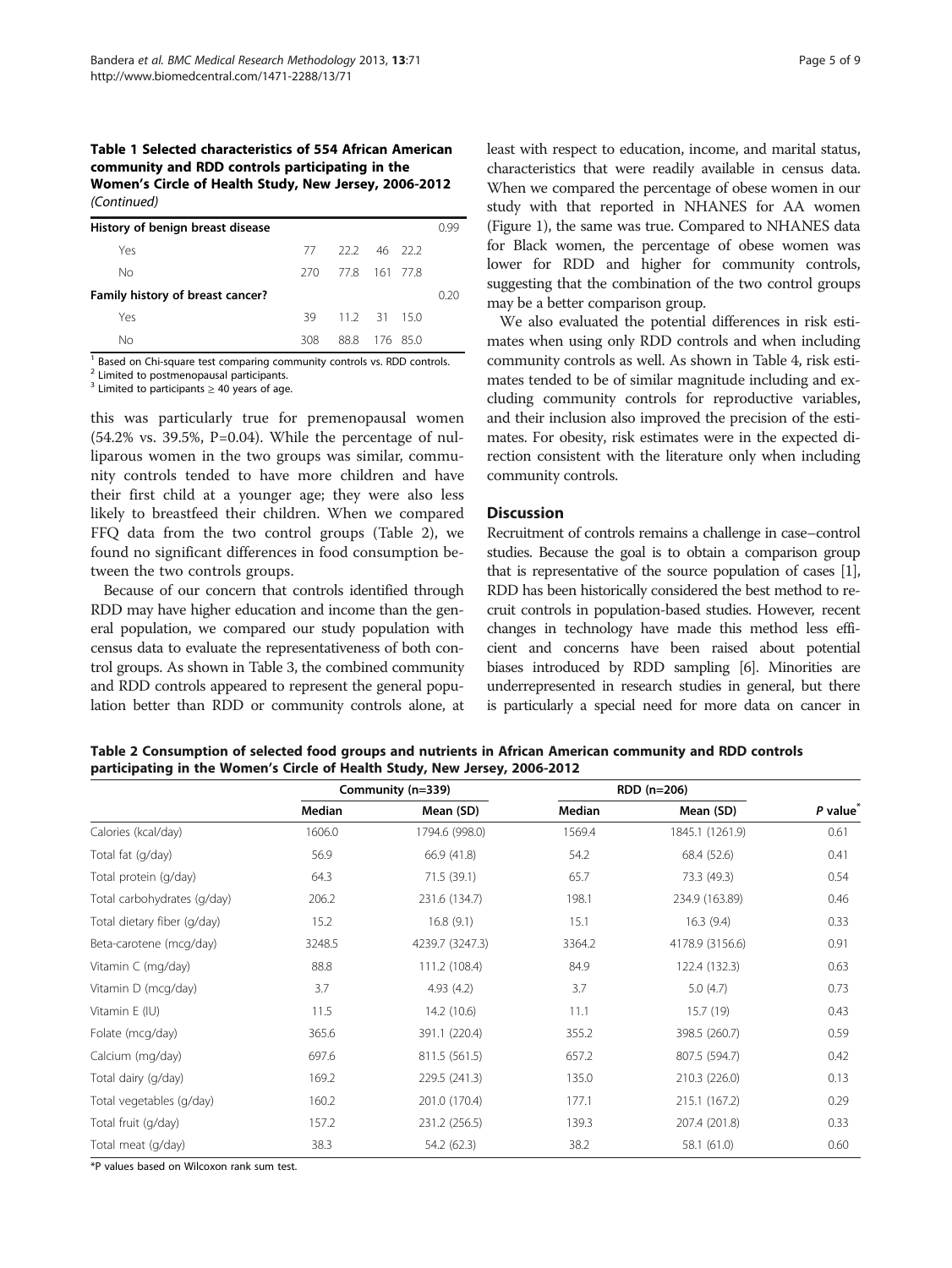|                                  | <b>RDD</b><br>controls<br>(%) | Community<br>controls<br>(%) | All<br>controls<br>(%) | ACS*<br>(%) |
|----------------------------------|-------------------------------|------------------------------|------------------------|-------------|
| <b>Education</b>                 |                               |                              |                        |             |
| Less than 12 <sup>th</sup> grade | 8.2                           | 17.3                         | 13.9                   | 14.6        |
| High school                      | 27.1                          | 27.7                         | 27.4                   | 31.8        |
| Some college                     | 26.1                          | 28.2                         | 27.4                   | 31.2        |
| College graduate                 | 25.6                          | 16.4                         | 19.9                   | $22.4^{+}$  |
| Post-graduate degree             | 13                            | 10.4                         | 11.4                   |             |
| Annual income                    |                               |                              |                        |             |
| Less than $$15,000$              | 12.9                          | 26.5                         | 21.5                   | 18.1        |
| \$15,000-19,999                  | 7.2                           | 7.4                          | 7.4                    | 5.4         |
| \$20,000-24,999                  | 4.6                           | 7.7                          | 6.6                    | 5.1         |
| \$25,000-34,999                  | 9.8                           | 9.2                          | 9.4                    | 10.9        |
| \$35,000-49,999                  | 18.6                          | 13.7                         | 15.5                   | 13.2        |
| <b>Marital status</b>            |                               |                              |                        |             |
| Married                          | 46.8                          | 29.9                         | 36.2                   | 26.8        |
| Widowed                          | 3.9                           | 8.5                          | 6.8                    | 9.3         |
| Separated                        | 5.4                           | 5                            | 5.2                    | 4.3         |
| Divorced                         | 13.3                          | 13.5                         | 13.4                   | 10.8        |
| Single                           | 30.5                          | 43                           | 38.4                   | 48.8        |

<span id="page-5-0"></span>Table 3 Distribution of selected characteristics for RDD, community controls, all controls, and census estimates

\*2009-2011 American Community Survey 3-year estimates for New Jersey African American Female; US Census Bureau. † percentage represents both college graduate and post-graduate degree

minority populations [\[9\]](#page-7-0). This is particularly true for breast cancer, for which evidence in AA women is limited [[17,18](#page-8-0)]. Therefore, exploring new methods to improve minority recruitment, and for control selection, is particularly important in breast cancer studies of AA women.

Because community recruitment uses non-random methods to identify controls, we were concerned that the

use of this control group may introduce selection bias. We compared socio-demographic, reproductive, and lifestyle factors between controls recruited through RDD and community-based efforts, and found differences in some of these factors. For example, we found that RDD controls had higher socioeconomic status (higher education and income levels), which is consistent with what has been reported by others [\[7,8\]](#page-7-0). Importantly, education, income, and marital status distributions among the community controls and among the combined RDD and community controls mirrored the general population distributions for AA women according to NJ census data more closely than RDD controls alone. Furthermore, comparing case and control characteristics, the addition of the community controls did not substantially affect risk estimates, while providing more statistical power. The fact that the group of combined controls tended to be more representative of the source population lends more confidence to the estimates computed including the community controls. To further assess potential selection bias in analyses of data, we routinely compare results including and excluding community controls. If we were to find differences in estimates, we would present results both including and excluding community controls so that the reader could draw their own conclusions. Similar to the results we presented in this manuscript, results do tend to be in the same direction, while estimates are more precise given the larger population when including the community controls.

As noted earlier, one of the rules for an appropriate comparison group in case–control studies is that the controls are selected from the same source population as the cases [\[1](#page-7-0)]. We were reassured that the population that we were covering with RDD recruitment, case recruitment, and community-based recruitment came from the same source population when we received several calls from RDD controls who had actively or passively refused

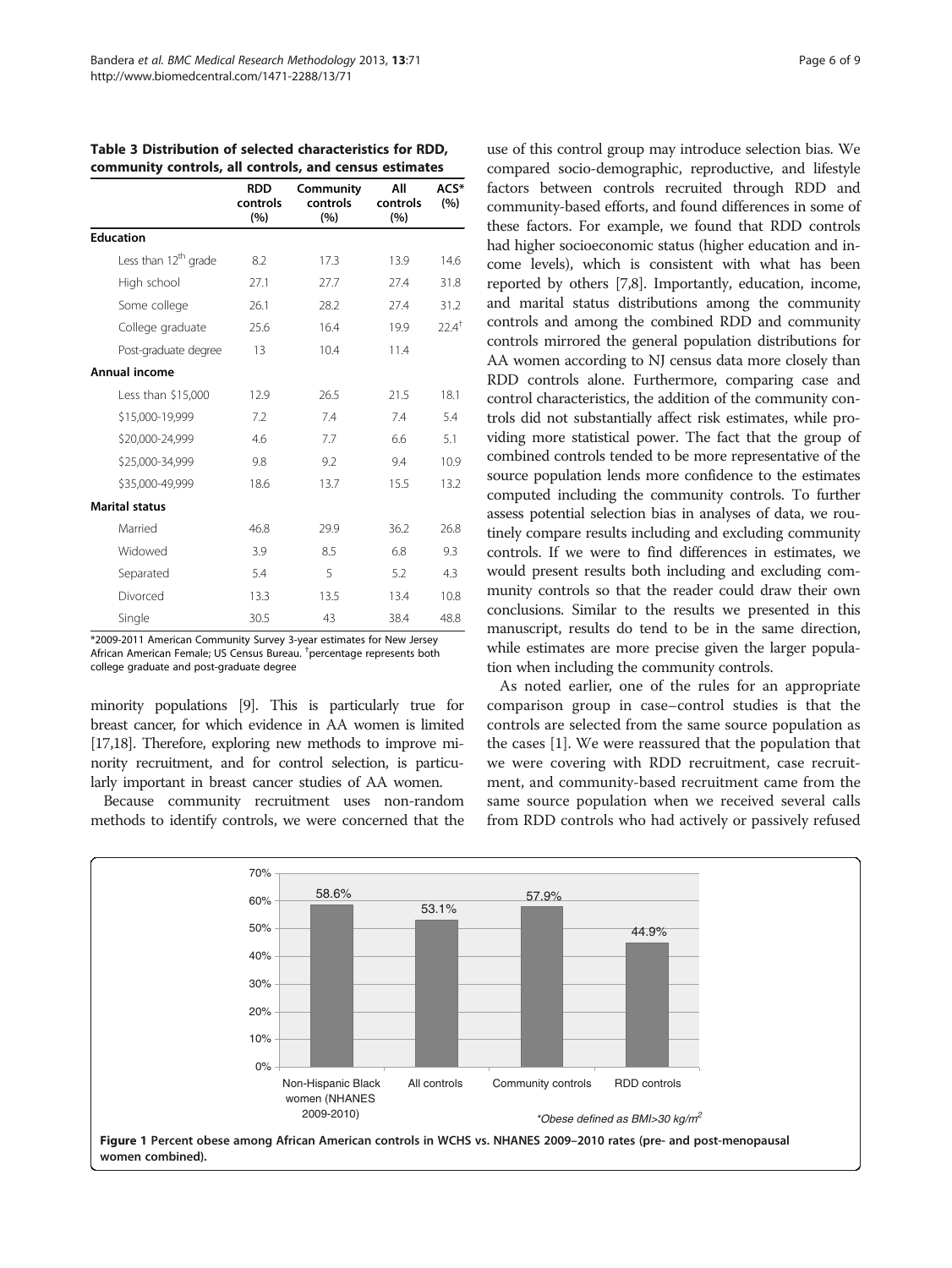|                                                        | Cases vs. all controls |               | <b>Excluding community controls</b> |               |
|--------------------------------------------------------|------------------------|---------------|-------------------------------------|---------------|
|                                                        | OR <sup>1</sup>        | 95% CI        | OR <sup>1</sup>                     | 95% CI        |
| Breastfeeding in parous women (yes vs. no)             | 0.88                   | $0.66 - 1.18$ | 0.73                                | $0.49 - 1.07$ |
| Parity (>3 live births vs. none)                       | 0.79                   | $0.52 - 1.18$ | 0.94                                | $0.54 - 1.64$ |
| Age at first birth $(>30 \text{ vs } \leq 30)$         | 0.75                   | $0.49 - 1.15$ | 0.66                                | $0.39 - 1.12$ |
| Obesity (BMI≥30 vs. BMI<25) [premenopausal women only] | 0.86                   | $0.54 - 1.37$ | 1.17                                | $0.64 - 2.14$ |

<span id="page-6-0"></span>Table 4 Comparison of selected results including and excluding community controls, Women's Circle of Health Study, New Jersey, 2006-2012

<sup>1</sup>Adjusted for age and education.

OR: odds ratio; CI: confidence interval; BMI: Body Mass Index in kg/m<sup>2</sup>. .

and later changed their mind and wanted to participate in the study after seeing it advertised in their community, as well as from cases who refused earlier or were just diagnosed and contacted us to participate even before the NJ State Cancer Registry received their diagnoses. Another rule is that controls are selected independently of their exposure status [[1](#page-7-0)], which should not be a concern in our community-based efforts, as all women meeting our study criteria were invited to participate and those criteria were unrelated to the exposures of interest.

Although investigators are able to calculate response rates for cases if the study is population based, or from hospitals where all pathology reports are available to identify eligible cases, finding a true denominator for the majority of eligible controls is very difficult. For RDD, the numbers of those who are called through RDD, say that they fit the eligibility criteria, and agree or do not agree to be contacted by the interviewer or study staff can be calculated. But does this really represent the true response rate? It is likely that a proportion of households do not answer the telephone when it is a number they do not recognize, or if they do answer, do not answer truthfully if there is a person in the household who meets the eligibility criteria. Thus, the 'response' rate is likely misleading. One also cannot document response rates from community participants because the true denominator is unknown. Perhaps it is time to reconsider issues of response rates for controls in this era when there is much less openness to unsolicited telephone calls, or willingness to participate in research studies. Particularly for minority participants, the best approach may be community events where there can be education and outreach, with attention to the populations from which these groups arise, and if they are likely to represent the same population as cases.

The problems with finding the ideal control group may appear to make case–control studies less attractive, with attention turning to cohort studies. However, for studies of rare cancers, or in special populations, case–control studies may be the best way to find answers to pressing questions. More importantly, case–control studies may

allow for more in-depth translational research, with capabilities to rapidly identify cases, and to obtain tumor tissue blocks and medical record and treatment information in an easier, more timely fashion. As we learn more and more about the heterogeneity of various cancers, having the ability to examine tumor tissues for molecular characteristics will allow for better classification of disease and therefore, clearer associations regarding etiologic factors.

There are limited data evaluating alternative methods to recruit minorities in epidemiologic studies. In agreement with our study, Cabral et al. [[19](#page-8-0)] found RDD to be extremely labor intensive and not efficient to recruit AA and Latino controls in a case–control study of lung cancer, and explored community-based methods, similar to ours. Similar to our experience, they found the community-based control group to be more representative of the San Francisco Bay Area AA population than the RDD control group or the HCFA (Health Care Financing Administration) control group which was limited to controls older than 65 years.

Several barriers to minority participation in research studies have been identified including historical mistrust, economic, socio-cultural, knowledge and accessibility issues [[9](#page-7-0)]. Strategies that have been proposed to increase minority recruitment in research studies include involving members of the target population in recruiting efforts [\[9,](#page-7-0)[20](#page-8-0)], addressing misperceptions that potential participants may have about research [[21\]](#page-8-0), using face-to-face outreach and recruitment methods [[21,22\]](#page-8-0), offering monetary incentives, showing respect for individuals, appreciating cultural differences, and "giving back" to the community [[23](#page-8-0)]. We adopted all these strategies in our community-based recruitment efforts, and our approach proved to be better for recruiting minority populations than RDD or other methods. Community-based recruitment was also costefficient, as it allowed us to use our existing resources and personnel, rather than paying an external firm to identify RDD controls. Moreover, potential participants approached us with interest in participating (rather than some commercial firm contacting them about the study), due to which they were much more likely to actually do the interview.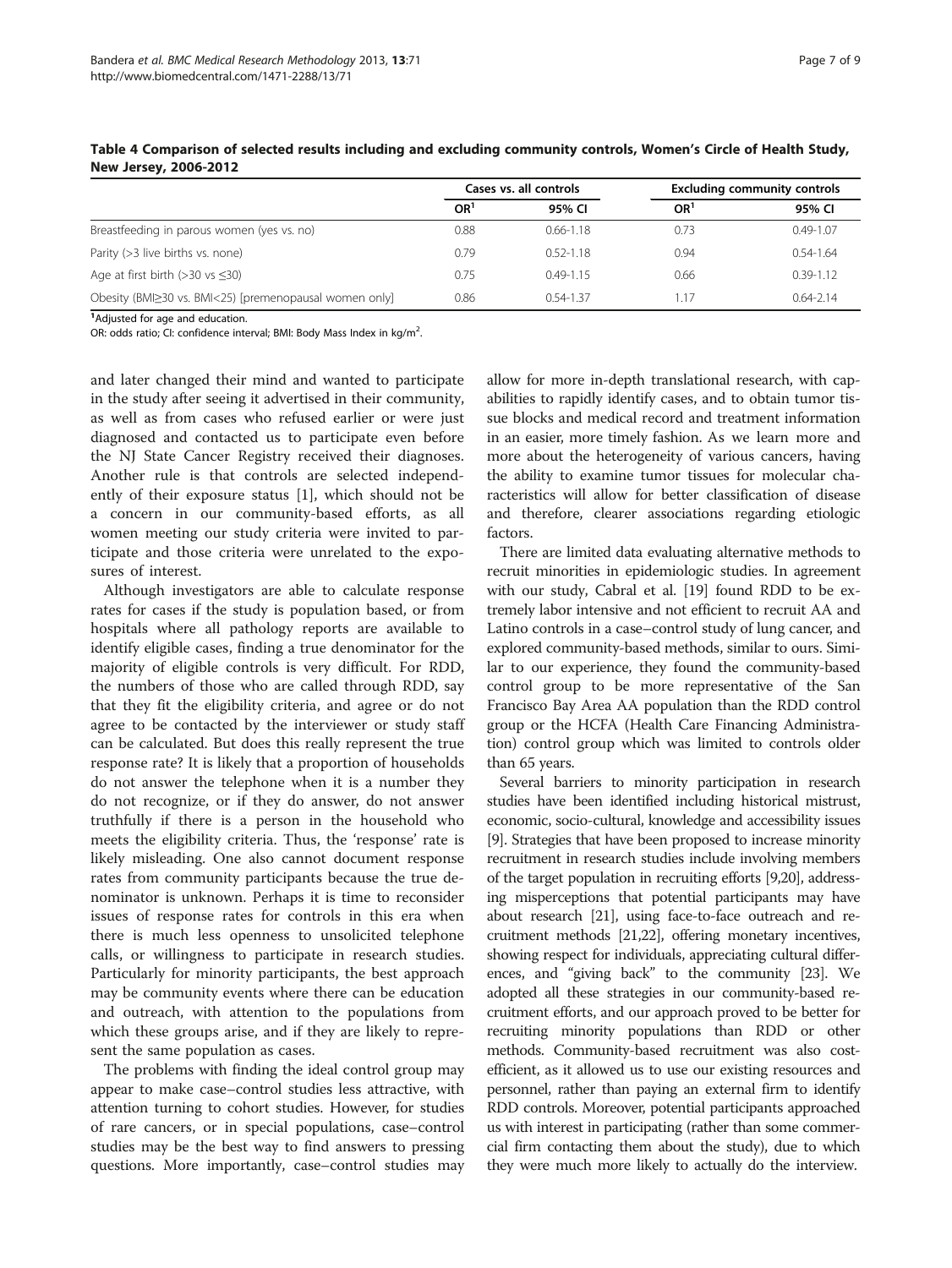## <span id="page-7-0"></span>Conclusions

In our experience, community-based recruitment was an efficient and feasible method to recruit minorities, especially when combined with RDD recruitment. However, with the growing issues regarding success of telephone contact for participation in studies, the utility of RDD will need to be monitored going forward, and may prove too expensive and less efficient for optimal recruitment of controls. Although successful for us, particularly in the AA community, where churches and community groups tend to be important, we are aware that community-based recruitment may not work in certain populations (for example, in rural underdeveloped areas) or in multi-site studies where standardization of community strategies would not be possible. Therefore, recruitment strategies should be tailored to the target population, while taking into account resources.

In our study, community-based recruitment helped us stay in touch and "give back" to the community from which we were recruiting, while supplementing the RDD controls to achieve a comparison group more representative of the general target population. We learned that for community efforts to achieve an unbiased comparison group, strategies have to be tailored to the community being recruited. Therefore, partnering with community agencies, cancer support groups, community members interested in the topic, and particularly with churches and church leaders, is crucial for the efforts to be successful. Furthermore, recruiting efforts should occur in several fronts (churches, health events, clinics) so that different demographics are represented, and in a variety of locations representing the target population. Importantly, characteristics of the participants and responses to interview data should be closely monitored in 'real time', so that the appropriateness of the controls in relation to cases in the study can be frequently appraised and adjusted, if necessary. From our experience, however, community-based recruitment appears to be a cost-effective method to recruit AA controls in case–control studies.

#### Abbreviations

AA: African ancestry; CI: Confidence interval; EA: European ancestry; NJ: New Jersey; NYC: New York City; OR: Odds ratio; RDD: Random digit dialing; WCHS: Women's Circle of Health Study.

#### Competing interests

The authors declare that they have no competing interest.

#### Authors' contributions

EB and CA designed the study. EB and CA and GC directed its implementation. EB and UC designed the analytic strategy. UC obtained NJ Census data. UC and GZ conducted statistical analyses. SM provided expertise in the interpretation of results. EB wrote the first draft of the manuscript and all co-authors provided substantive comments and editorial review. All authors read and approved the final manuscript.

#### Acknowledgments

We would like to thank Dr. Karen Pawlish and other staff at the NJ State Cancer Registry for their contribution to the study. We are particularly

indebted to Ms. Edie Prescod for accomplishing such widespread community recruitment and establishing successful partnerships with many AA breast cancer advocates and churches. We also thank our interviewers/ recruiters, in particular Tara DeSiano for being an ambassador for the study in churches and health events for many years, as well as Kim Evans, Director of Community Outreach at The Cancer Institute of New Jersey and all our breast cancer advocates, community partners, and our study participants.

#### Funding

This work was funded by National Cancer Institute (P01 CA151135, R01 CA100598, K22 CA138563, and P30CA072720), US Army Medical Research and Material Command (DAMD-17-01-1-0334), the Breast Cancer Research Foundation, and a gift from the Philip L. Hubbell family. The New Jersey State Cancer Registry is supported by the National Program of Cancer Registries of the Centers for Disease Control and Prevention under cooperative agreement 1US58DP003931-01 awarded to the New Jersey Department of Health. The collection of New Jersey cancer incidence data is also supported by the Surveillance, Epidemiology, and End Results program of the National Cancer Institute under contract N01PC-2010-00027 and the State of New Jersey.

#### Author details

<sup>1</sup>The Cancer Institute of New Jersey, Robert Wood Johnson Medical School, 195 Little Albany Street, New Brunswick, NJ 08901, USA. <sup>2</sup>University of Medicine and Dentistry of New Jersey School of Public Health, Piscataway, NJ, USA. <sup>3</sup>Department of Cancer Prevention & Control, Roswell Park Cancer Institute, Buffalo, NY, USA.

#### Received: 15 February 2013 Accepted: 27 May 2013 Published: 31 May 2013

#### References

- 1. Rothman KJ, Greenland S, Lash TL: Case-control studies. In Modern Epidemiology. 3rd edition. Philadelphia: Wolters Kluwer Health/Lippincott Williams & Wilkins; 2008:111–127.
- 2. Kempf AM, Remington PL: New challenges for telephone survey research in the twenty-first century. Annu Rev Public Health 2007, 28:113–126.
- 3. Bernstein L: Control recruitment in population-based case–control studies. Epidemiology 2006, 17:255–257.
- 4. Brogan DJ, Denniston MM, Liff JM, Flagg EW, Coates RJ, Brinton LA: Comparison of telephone sampling and area sampling: response rates and within-household coverage. Am J Epidemiol 2001, 153:1119–1127.
- 5. Pavlik VN, Hyman DJ, Vallbona C, Dunn JK, Louis K, Dewey CM, Wieck L, Toronjo C: Response rates to random digit dialing for recruiting participants to an onsite health study. Public Health Rep 1996, 111:444–450.
- 6. Kalton G, Piesse A: Survey research methods in evaluation and case– control studies. Stat Med 2007, 26:1675–1687.
- 7. Wang PP, Dicks E, Gong X, Buehler S, Zhao J, Squires J, Younghusband B, McLaughlin JR, Parfrey PS: Validity of random-digit-dialing in recruiting controls in a case–control study. Am J Health Behav 2009, 33:513–520.
- 8. Olson SH, Kelsey JL, Pearson TA, Levin B: Evaluation of random digit dialing as a method of control selection in case–control studies. Am J Epidemiol 1992, 135:210–222.
- 9. Paskett ED, DeGraffinreid C, Tatum CM, Margitic SE: The recruitment of African-Americans to cancer prevention and control studies. Prev Med 1996, 25:547–553.
- 10. Moorman PG, Newman B, Millikan RC, Tse CK, Sandler DP: Participation rates in a case–control study: the impact of age, race, and race of interviewer. Ann Epidemiol 1999, 9:188–195.
- 11. Ambrosone CB, Ciupak GL, Bandera EV, Jandorf L, Bovbjerg DH, Zirpoli G, Pawlish K, Godbold J, Furberg H, Fatone A, et al: Conducting molecular epidemiological research in the Age of HIPAA: a multi-institutional case– control study of breast cancer in african-american and europeanamerican women. J Oncol 2009, 2009:871250.
- 12. U.S. Census Bureau: 2009–2011 American Community Survey, 3-Year Estimates. 2013 [\[http://factfinder2.census.gov/faces/nav/jsf/pages/searchresults.xhtml?refresh=t\]](http://factfinder2.census.gov/faces/nav/jsf/pages/searchresults.xhtml?refresh=t)
- 13. U.S. Census Bureau: About the American Community Survey. 2013 [[http://www.census.gov/acs/www/about\\_the\\_survey/](http://www.census.gov/acs/www/about_the_survey/american_community_survey/) [american\\_community\\_survey/](http://www.census.gov/acs/www/about_the_survey/american_community_survey/)]
- 14. U.S. Census Bureau: When to use 1-year, 3-year, or 5-year estimates. 2013 [[http://www.census.gov/acs/www/guidance\\_for\\_data\\_users/estimates/](http://www.census.gov/acs/www/guidance_for_data_users/estimates/)]